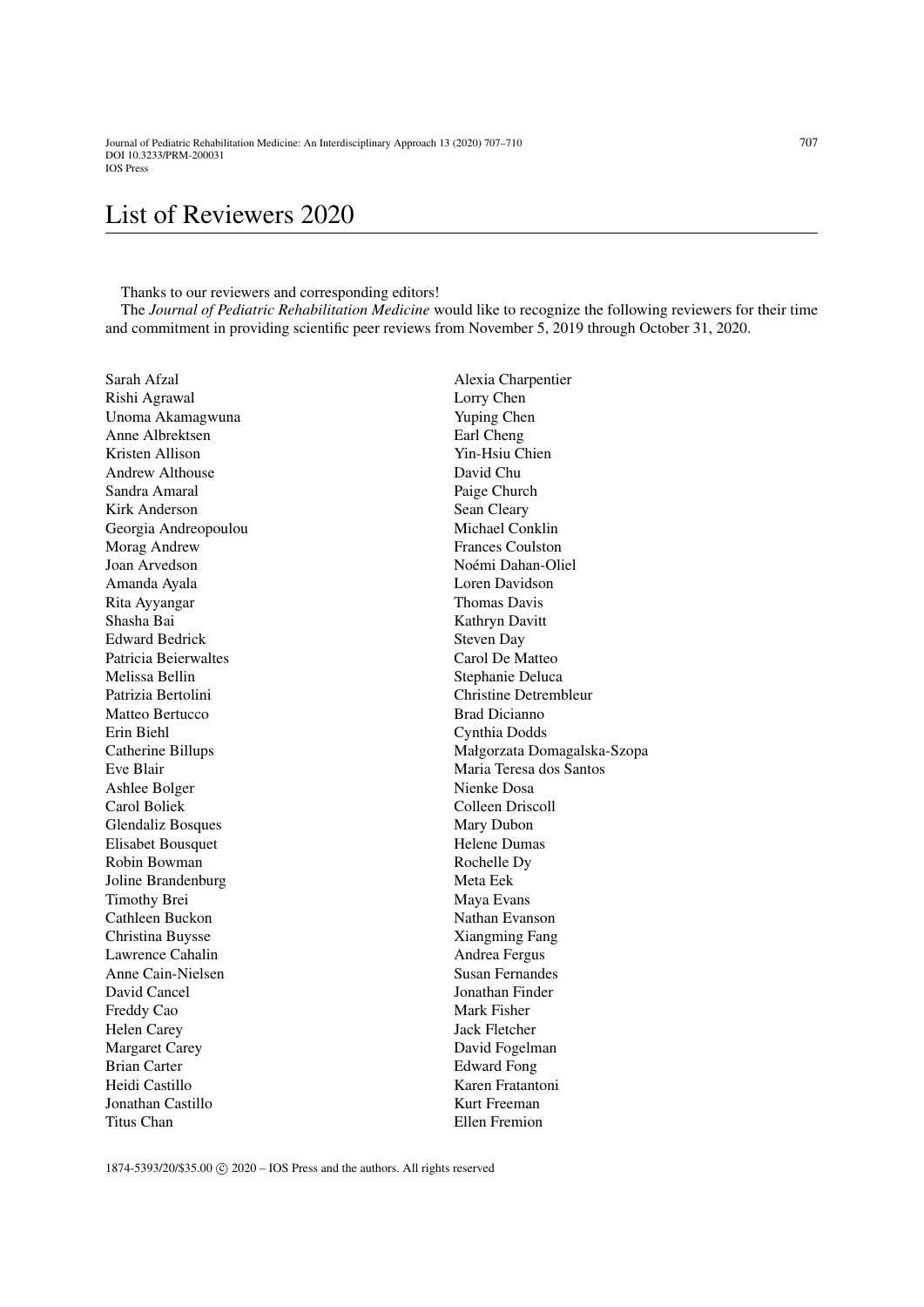Deborah Friedman Sandra Kaplan Deborah Gaebler-Spira Natalie Karavarsamis Paula Geigle Benjamin Katholi Reint Geuze Elana Katz<br>Carol Glaser Nichal Katz<br>Michal Kat Daniela Godoi Jacomassi Jay Goldsmith Jennifer Keller Grace Gombolay Peggy Kelley<br>Roberta Gonçalves da Silva Peggy Kelley<br>Maryellen Kelly Roberta Gonçalves da Silva Adam Goodworth Stephanie Kielb Kerr Graham Heakyung Kim Judith Graser Shelly King Michael Green Ryutaro Kira Kathy Grinde Shyam Kishan Yian Guo Virginia Knox Yared Gurmu Kat Kolaski<br>
Juliet Haarbauer-Krupa Kat Korea (Kat Korea Korea (Kat Korea Korea Korea Korea Korea Korea Korea Korea Korea Juliet Haarbauer-Krupa<br>
Sarah Korth<br>
Sarah Kortha Sarah Kortha Sarah Kortha Sarah Kortha Sarah Kortha Sarah Kortha Zehra Habib Hasan Stacey Hall **Linda Krach** Rizwan Hamid Jim Leonard Deanna Hansen Traci Leong Heather Hardin Enoch Leung Celia Harding Todd Levy Karen Harpster Gena Lewis Kimberly Hartman Chen Li Jill Heathcock Nan Li Lisa Herzig Yimei Li Scott Hoffinger Cornelia Lieb-Lundell Grayson Holmbeck Kendra Liljenquist Liisa Holsti Kristin Linn Betsy Hopson Wei Liu Joseph Hornyak Roslyn Livingstone Amy Houtrow Lynne Logan Saskia Houwen Helen Long John Hughes Patricia Longmuir Jane Hutton Donovan Lott Katarzyna Ibanez Christopher Lunsford Didem Inanoglu Lívia Magalhães Sandhyaa Iyengar Carol Maher Ira Jeglinsky Yujiao Mai Kristin Jensen Joyce Maring Deanna Jewell Mikki Massey Abigail Johnson Matthew McLaughlin Harrison Jones Jill Meilahn Mary Jones Michelle Melicosta Christopher Joseph Renato Melo David Joseph Andreas Meyer-Heim Denise Justice Emilia Michou Nadja Kadom Elizabeth Moberg-Wolff John Kairalla Elegast Monbaliu Vijaya Kancherla

Michal Katz Leurer<br>Walter Kaufmann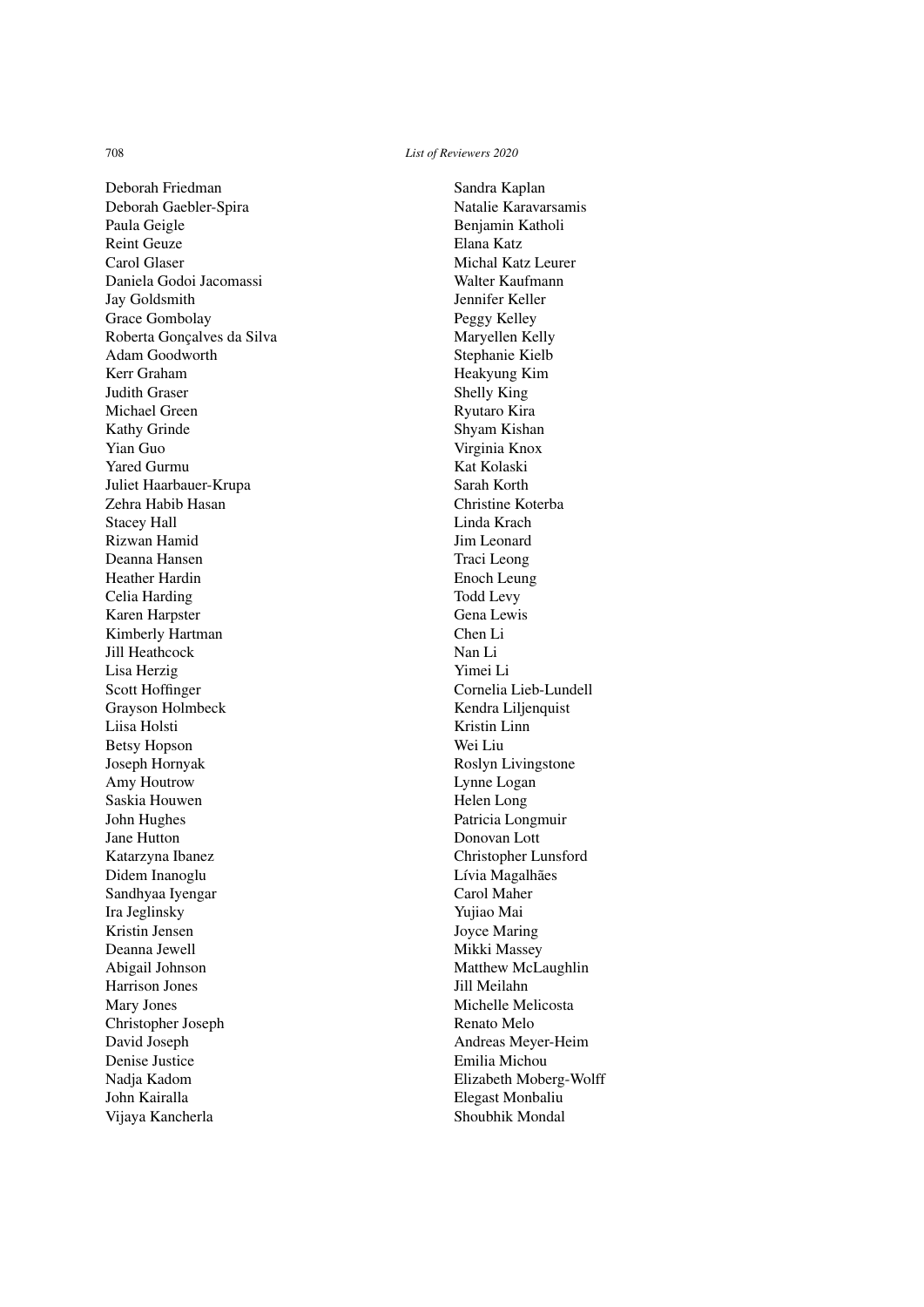Jake Mooney Shaista Safder Olga Morozova Kashika Sahay Heather Morris Leanne Sakzewski<br>Michael Msall Michael Msall Jose Salazar-Torres Shubhra Mukherjee Kevin Murphy Cynthia Salorio Nancy Murphy James Sanders Virginia Nelson Bonita Sawatzky Samuel Nemanich Kathleen Sawin Danielle Nicholson Susan Sawyer Karen Nielsen Paulo Selber Michael Nigro Parag Shah Samantha Norwood Susan Sienko Marykay Nutini Clarice Sinn Kevin O'Brien Kathryn Smith<br>
Stephen O'Flaherty Kurtis Sobush<br>
Kurtis Sobush Stephen O'Flaherty<br>Tatiana Ogourtsova Sharon Oneil Jon Stone Arve Opheim Stacy Suskauer Lijing Ouyang Michael Sussman Ji-Su Park Mary Swiggum Michael Partington Konrad Szymanski Iris Perez Stacy Tanaka James Perrin Ryan Theis Paula Peterson Ravi Thiagarajan Kelly Pham Judy Thibadeau<br>Elaine Pico Sruthi Thomas Elaine Pico Sruthi Thomas<br>
Milena Pondé Pam Thomasor Annie Pouliot-Laforte Linda Thunn Luke Prendergast Ann Tilton Jessica Pruente Rickey Tivis Jesse Quarum Jonathan Tolentino Jennifer Queally Margaret Turk Niveditta Ramkumar Sathya Vadivelu Sarah Reedman Alex Van Speybroeck Diann Reischman Chantelle Varnado Andrew Reisner Christian Vercler Ana Ribeiro Laura Vogtle Monique Ridosh Paul Vos Andrew Ries Joshua Vova Robert Rinaldi Curtis Wadey Elias Rizk Lisa Wagner Brandon Rocque Christa Walgaard Jill Rodda William Walker Peter Rosenbaum Kate Wallis Samuel Rosenfeld Hui-Yi Wang Peter Rumney Seth Warschausky Sandra Saavedra **Robert Watson** 

Luis Montes Cristina Sadowsky **Jose Salazar-Torres**<br>Yasser Salem Deo Kumar Srivastava Pam Thomason Marghalara Rashid Anja Van Campenhout Denesh Ratnasingam Marietta van der Linden